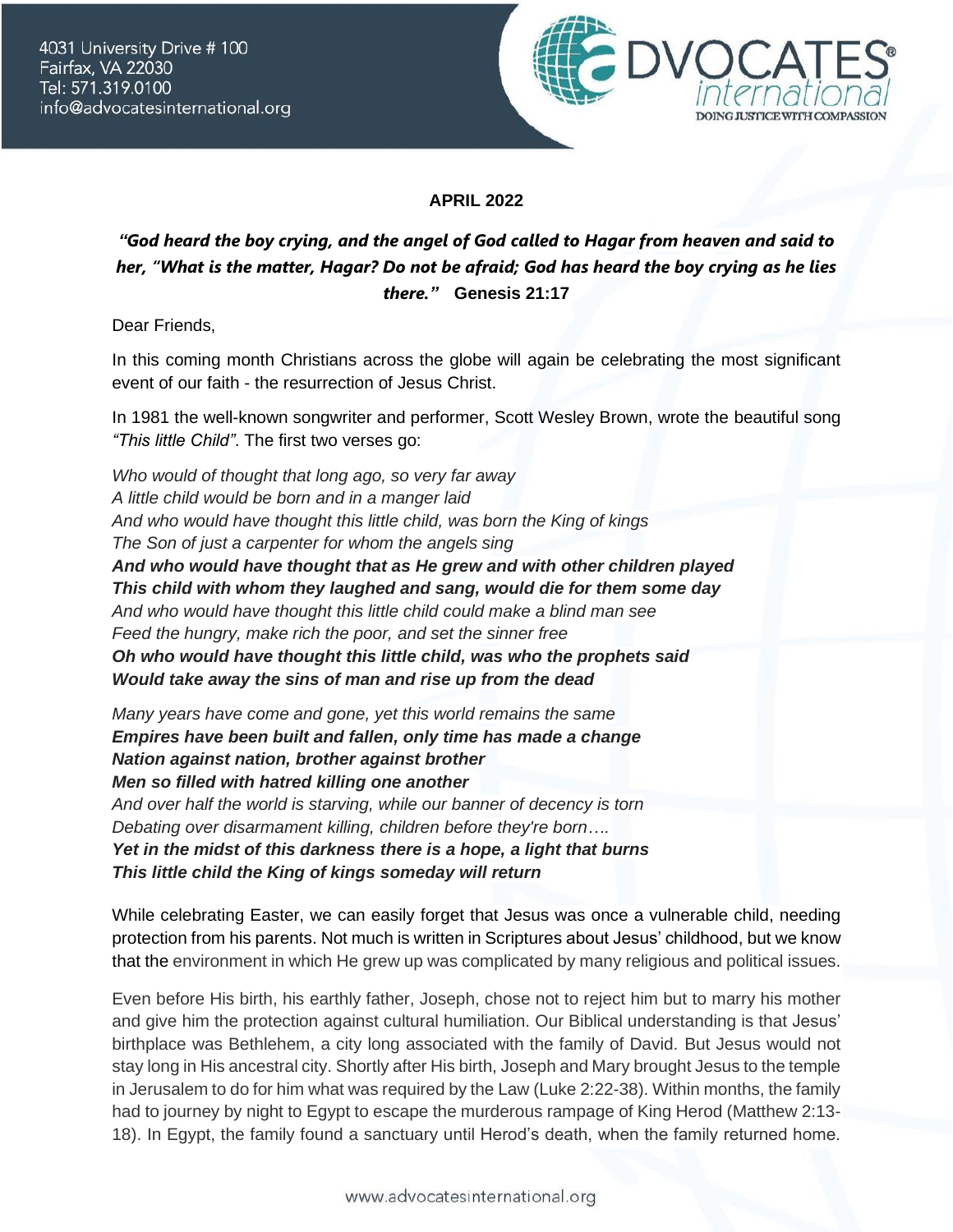On both occasions when the Angel of the Lord appeared to Joseph, first to tell him to go to Egypt and then, after Herod's death, to go back to the land of Israel, Joseph was entirely obedient. I have little doubt that Joseph's primary consideration was for Jesus' safety and well-being.

In this Easter season, there are again millions of vulnerable children who have fled their homes. The first who come to mind are those who have been displaced by war and violence. Do leaders who contemplate armed conflict ever consider beforehand the plight of the children who would be impacted by the war? Or are children simply dismissed as unavoidable and ill-fated casualties in the bigger picture leading to the battle? Can our leaders not therefor be compared to those who sacrificed their children through fire to the pagan god Molech to achieve their selfish objectives?

I can barely imagine the fear of Ukrainian children hiding in shelters while their cities are being bombed. The anxiety of leaving family members, friends, and pets behind is unthinkable. There must be and immense sense of loss of community - not knowing whether you would ever return to your home.

God is not silent about our children. His care, compassion, and protection for them are seen throughout Scripture. He calls for us to be obedient as Joseph was. While the plight of the children of Ukraine is currently in the media, the same is true of the children of Afghanistan, the DRC, Syria, the Tigray region of Ethiopia, Myanmar, the Central African Republic, Venezuela, and many other countries. The United Nations High Commission for Refugees (UNHCR) estimates that more than half of all refugees globally are children.

As lawyers, we are qualified and well positioned to assist children in situations of conflict. Our training equips us to engage with the UNHCR and immigration authorities to ensure that child refugees are not deported back to the countries they fled from but considered for visas. In regions where young boys are kidnapped and trained as soldiers, we should be set on achieving their release and supporting their reintegration into society. We ought to be working alongside aid organizations to guarantee that aid reaches the children and is not intercepted by corrupt officials.

World without Orphans and A Family for every Orphan, our treasured strategic partners, are doing invaluable work across the globe. You can be assisting them with orphan care, adoption, and foster care programs and any legal challenges they might be experiencing. Please let me know if we can connect you to them.

Just like Joseph, let us be attentive and obedient to the call of God our Father and hasten to help children affected by armed conflict.

Warmly in Christ

Teresa Conradie President and CEO, Advocates International





**Donate using this QR-Code**